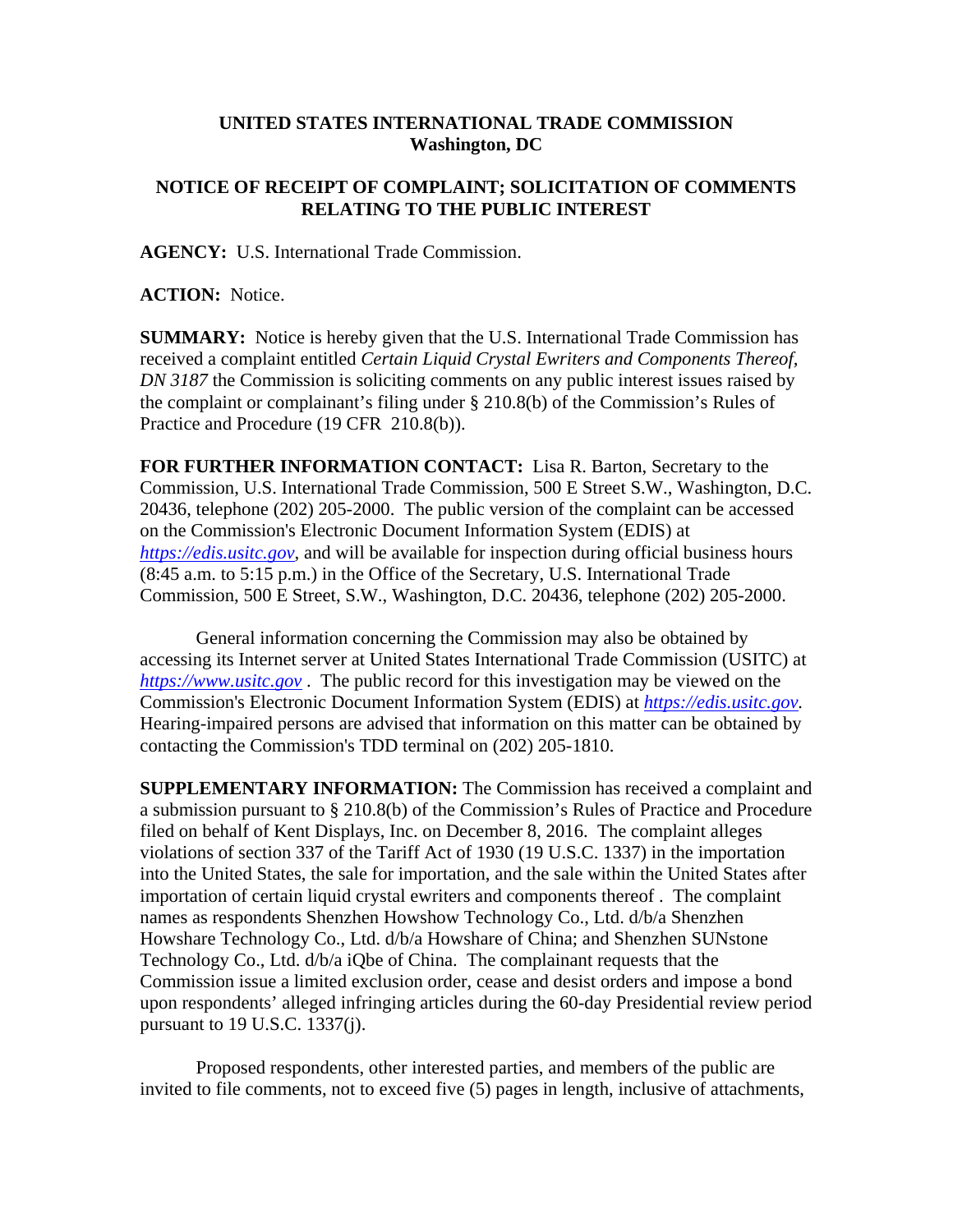on any public interest issues raised by the complaint or § 210.8(b) filing. Comments should address whether issuance of the relief specifically requested by the complainant in this investigation would affect the public health and welfare in the United States, competitive conditions in the United States economy, the production of like or directly competitive articles in the United States, or United States consumers.

In particular, the Commission is interested in comments that:

- (i) explain how the articles potentially subject to the requested remedial orders are used in the United States;
- (ii) identify any public health, safety, or welfare concerns in the United States relating to the requested remedial orders;
- (iii) identify like or directly competitive articles that complainant, its licensees, or third parties make in the United States which could replace the subject articles if they were to be excluded;
- (iv) indicate whether complainant, complainant's licensees, and/or third party suppliers have the capacity to replace the volume of articles potentially subject to the requested exclusion order and/or a cease and desist order within a commercially reasonable time; and
- (v) explain how the requested remedial orders would impact United States consumers.

Written submissions must be filed no later than by close of business, eight calendar days after the date of publication of this notice in the *Federal Register*. There will be further opportunities for comment on the public interest after the issuance of any final initial determination in this investigation.

Persons filing written submissions must file the original document electronically on or before the deadlines stated above and submit 8 true paper copies to the Office of the Secretary by noon the next day pursuant to  $\S 210.4(f)$  of the Commission's Rules of Practice and Procedure (19 CFR 210.4(f)). Submissions should refer to the docket number ("Docket No. 3187") in a prominent place on the cover page and/or the first page. (*See* Handbook for Electronic Filing Procedures, *Electronic Filing Procedures*<sup>1</sup>). Persons with questions regarding filing should contact the Secretary (202-205-2000).

Any person desiring to submit a document to the Commission in confidence must request confidential treatment. All such requests should be directed to the Secretary to the Commission and must include a full statement of the reasons why the Commission should grant such treatment. *See* 19 CFR 201.6. Documents for which confidential treatment by the Commission is properly sought will be treated accordingly. All such

 $\overline{a}$ 

<sup>1</sup> Handbook for Electronic Filing Procedures: *https://www.usitc.gov/documents/handbook\_on\_filing\_procedures.pdf*